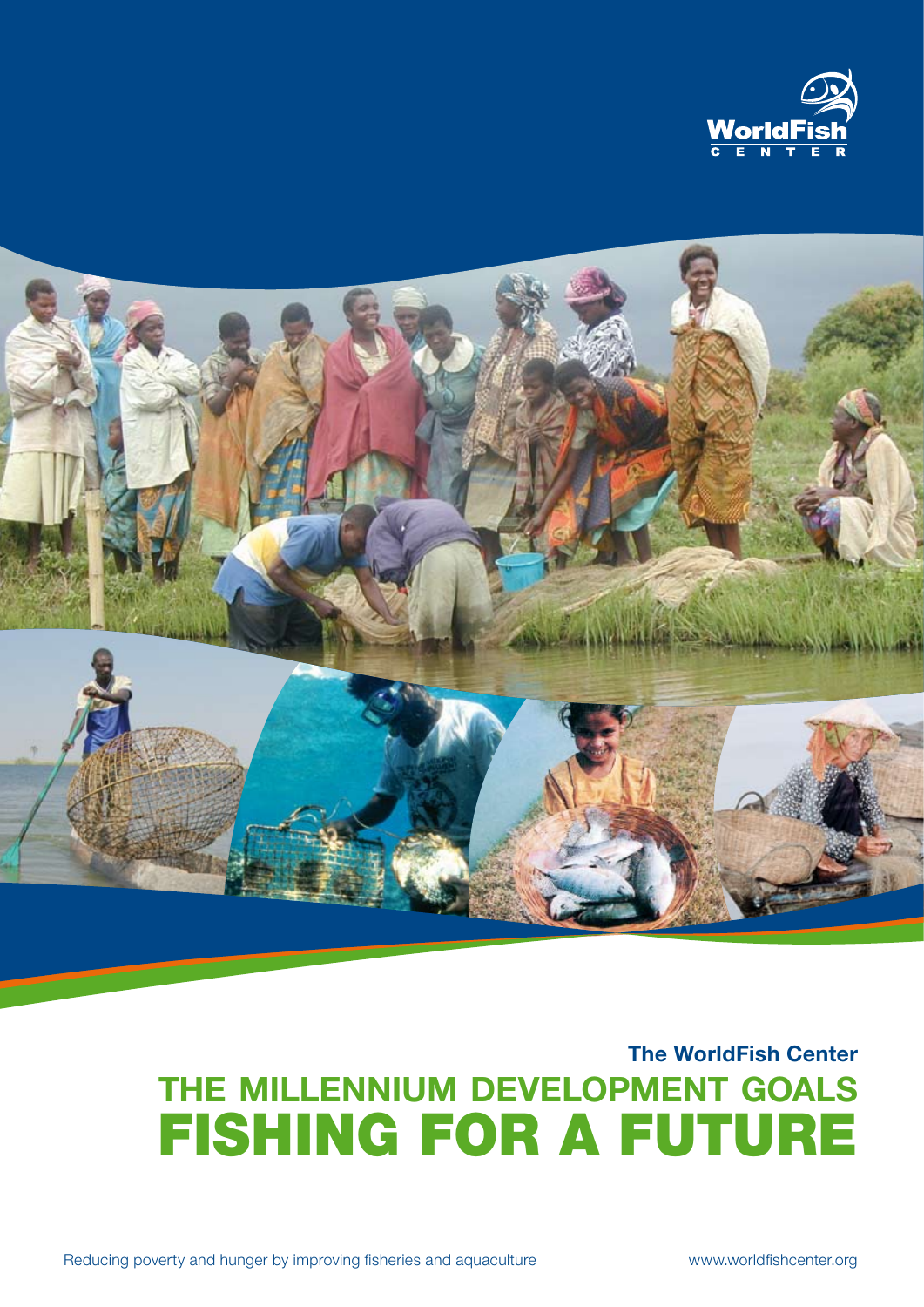

*A study based on work in Malawi shows that average farm profits per unit area can be more than doubled by integrating aquaculture into traditional livestock and horticultural farming systems and these 'fish farming' families can earn 28% higher incomes. Fish consumption rises, strengthening the family's food security and child malnutrition decreases. During times of drought, these farms are 18% more productive. This has huge implications, particularly in southern Africa where even mild droughts can lead to food shortages, and demonstrates how fish ponds underpin the resilience of the entire farming enterprise.*

## WHY FOCUS ON FISHERIES AND aquaculture?

The Millennium Development Goals (MDGs) set ambitious targets for improving human well-being by 2015. As the international community strengthens investment to meet these targets it is important that special attention is given to areas where there is greatest leverage for improving people's lives. The WorldFish Center believes that fisheries and aquaculture can make such a contribution in many of the poorest countries and the present document summarizes where the Center's research is helping to achieve this.

Many of the world's poorest people depend on fish to help meet their basic needs. Fish are a key dietary staple for over 1 billion people, providing up to 70% of animal protein in some countries. Similarly millions of families rely on catching, processing and trading fish to provide their main source of cash income. These benefits need to be protected if hunger and poverty are to be reduced and the MDG targets met.

As the world's population grows and purchasing power increases so does the demand for fish. Consumption has doubled since 1973, with rising demand in developing countries accounting for the bulk of that growth. Meeting that demand is both a challenge and an opportunity. It is a challenge because most wild-fish stocks are already reaching the limits of their productive capacity, while many have leveled off or declined as a result of overfishing and other causes. In response we need not only to develop the capacities required to maintain wild fisheries in the face of these constraints and pressures, but also develop aquaculture which provides the only option for substantial increases in fish production.

It is an opportunity because the strong demand for fish creates national and international markets that provide an increasing number of farmers, fishers, processors, traders, and service providers, with attractive investment options. This has already driven the rapid expansion of aquaculture in Asia, and the recent increases in aquaculture production and associated livelihoods in Egypt and sub-Saharan Africa have been similarly fed by growth in local markets. As demand continues to increase, these national markets will grow together with international opportunities. With 40% of fish catch being sold internationally fish has already become the most heavily traded commodity in international markets, with a net value of \$18 billion a year, nearly 75% of which goes to developing countries in Asia. With adequate support, more small-scale fish producers in developing countries could benefit immensely from the globalization of trade in fish.

## WORLDFISH AND THE MDG'S

There are many ways through which fisheries and aquaculture can contribute to reducing both poverty and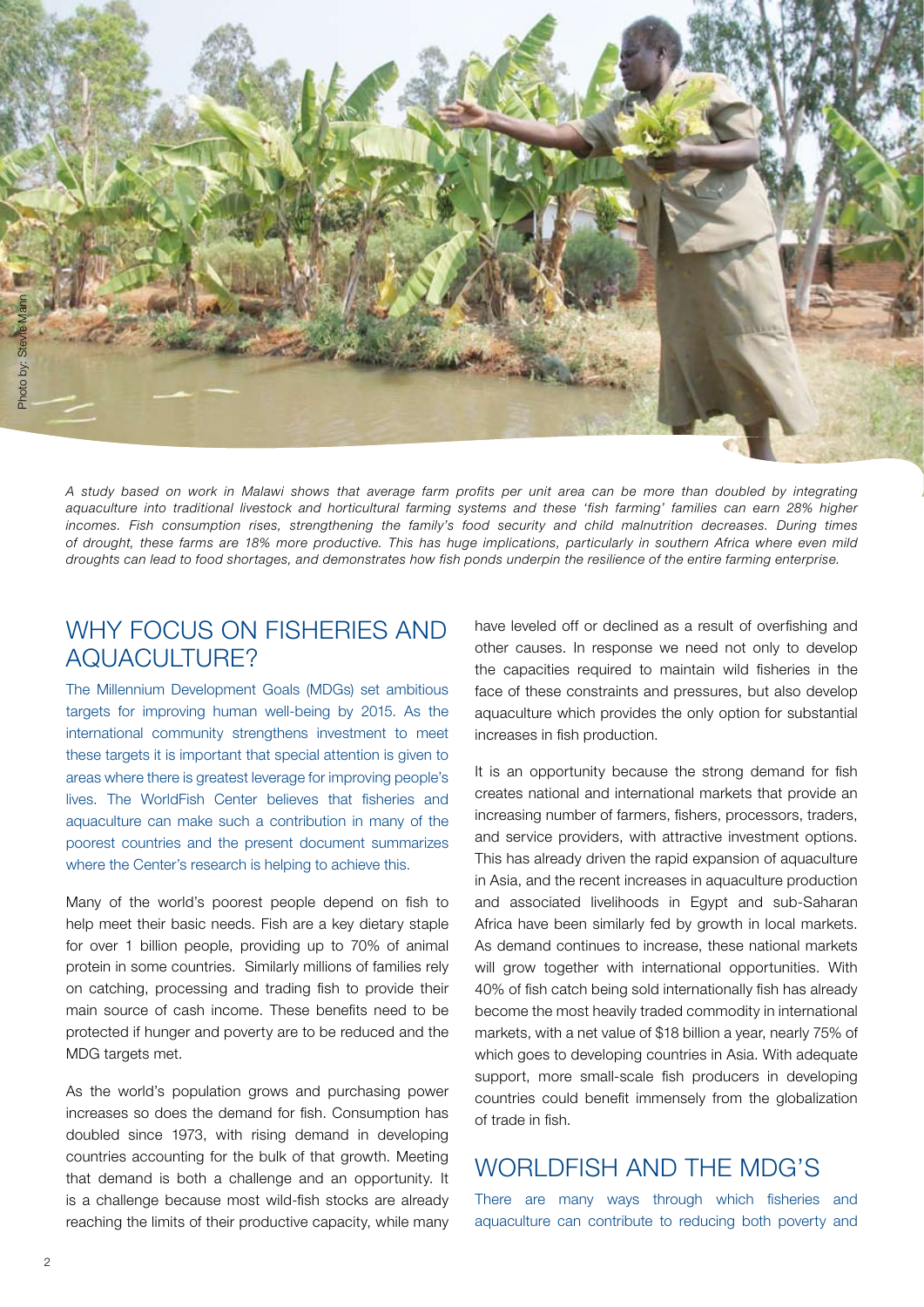

*Raising fish in rice fields is effective in increasing both the productivity and efficiency of farms. Fish wastes increase the amount of natural fertilizer reducing the need for chemicals. Fish also help the environment by preying on pests — reducing pesticide application by up to 90%, and feed on weeds and algae — reducing them by 30-50%. Rice production increases, sometimes by as much as 10%. Overall net farm profits rise by up to 65%.*

hunger. Recognizing this pervasive importance, WorldFish has diversified the entry points for its research and initiated new development partnerships to increase its contribution to achieving the MDGs.

## **MDG 1:** Reducing extreme poverty and hunger

Innovative fish-farming methods developed by WorldFish and its partners provide tens of thousands of farming families with a means to produce fish locally to both feed themselves and earn money. Notably, these techniques avert the kinds of environmental damage that have been linked with much commercial aquaculture in marine and coastal waters. Cheap and simple to implement, and applicable to a range of different agro-ecological conditions, these methods are steadily gaining ground in a number of Asian and African countries.

In Bangladesh, the rural poor have used these technologies to convert at least a million ponds, ditches, seasonally flooded fields, and other bodies of water into productive "fish factories." Some small-scale fish producers have boosted their household income four-fold. When integrated into traditional farming systems, WorldFish's aquaculture technologies can also help achieve impressive gains in agricultural productivity. Many rice farmers in Vietnam and other parts of Asia have boosted grain yields, lowered production costs, and earned bigger profits by growing fish in their rice paddies. The approach also has environmental advantages because fish eat weeds and invertebrate pests, thereby reducing the need for pesticides and herbicides.

Integrated agriculture-aquaculture developed and tested in Malawi has increased farm productivity by 10% and efficiency by 50%, reduced nitrogen loss, and improved resilience during drought. These fish-farming families earned 28% higher income, and also enjoyed better nutrition, thanks to a regular supply of fresh fish. The boost in total farm productivity comes mainly from extensive recycling of organic farm wastes and nutrient-rich water from the fish ponds, which enables farmers to grow additional crops for local markets. The approach is steadily being adopted in Malawi and several other African countries, and analysis suggests that expanding implementation on a small fraction of suitable land in sub-Saharan Africa could produce nearly 4 million extra tons of fish a year and improve livelihoods for some 32 million families.

New strains of fish bred specifically for resource-poor conditions are further increasing the benefits of aquaculture for many small-scale fish producers. An acclaimed "supertilapia" (or GIFT fish, for "genetically improved farmed tilapia") produced by WorldFish and partners grows up to 60% faster than conventional strains and can reach market weight at up to 30% lower production costs. The breeding techniques that led to the GIFT fish are now being used in 15 countries to develop improved strains of other native fish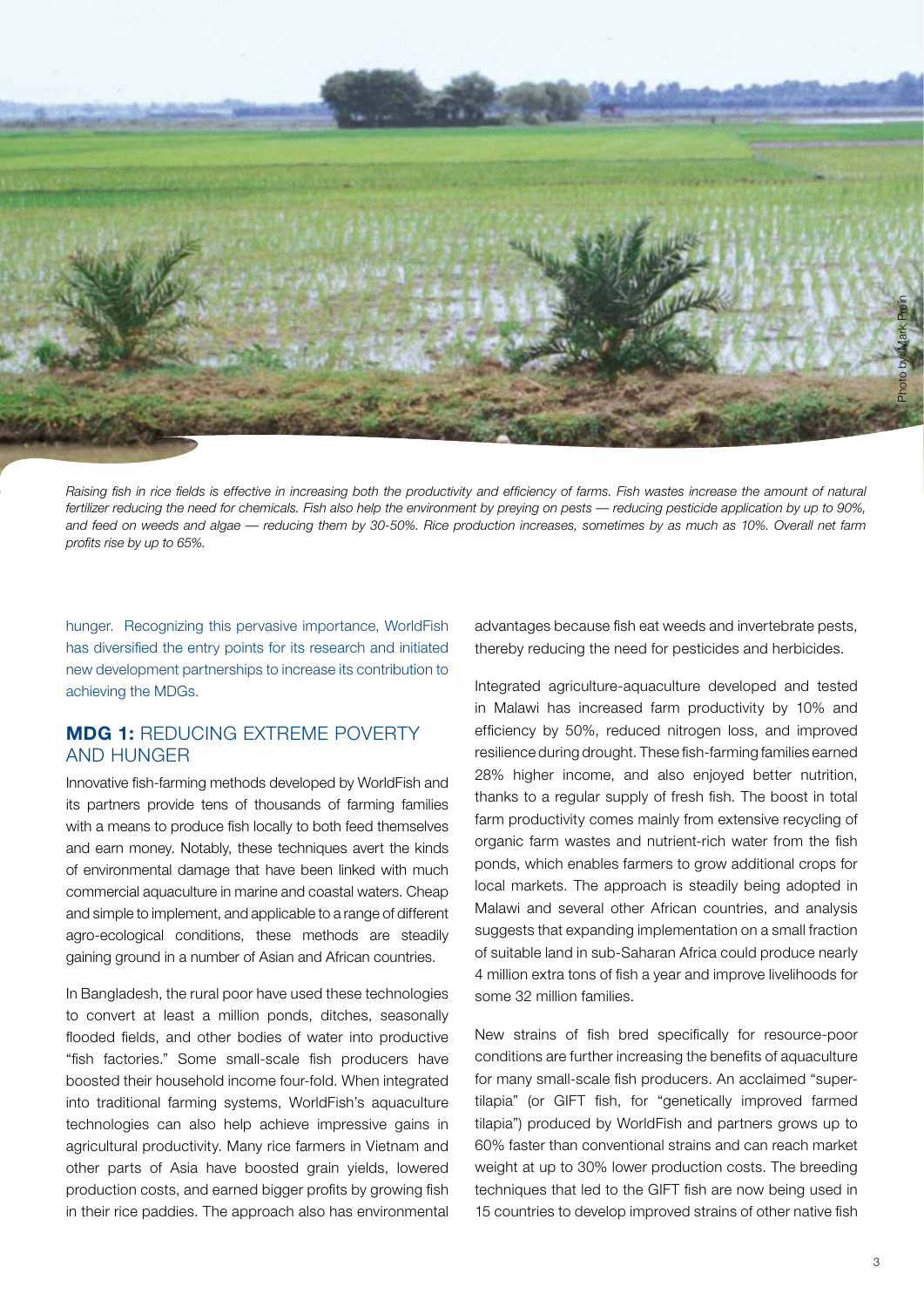

*Driven mainly by women entrepreneurs, estimates suggest that over 1 million tonnes of fish from small scale inland and coastal fisheries trade within and between countries in southern Africa, at a value of at least 1 billion dollars per year.* 

for use in small-scale aquaculture, including three species of tilapias, carp, catfish, and silver barb.

In 2005 the GIFT fish and related breeding technology was named an outstanding achievement benefiting humanity by the Tech Museum of Innovation. Also in 2005, WorldFish's Senior Research Fellow Dr. Modadugu Gupta received the World Food Prize for his scientific leadership in developing WorldFish's aquaculture technologies targeted to poor rural fish producers.

## **MDG 2**: Supporting the spread of universal primary education

Educating children is one of the most fundamental requirements for human development. Yet the poor tend to lose out because they often lack the cash required for school fees, uniforms, and supplies. WorldFish work supports this MDG significantly but indirectly by giving families a way of acquiring money for basic household expenses and essential investments in the future of their children.

Studies in Africa and elsewhere have shown that school attendance is higher among children from families in which

women have independent income. These children also tend to eat better and be healthier, which has a positive effect on their performance at school. By developing approaches for aquaculture, as well as fish processing and marketing, that engage women, our work is specifically targeting this pathway to improved education. In the words of Jamia Mandisoni, a female fish farmer from Zomba, Malawi, "I am now using proceeds from fish farming to send my children, nieces and nephews to school".

In the Kafue Flats region of Zambia, WorldFish works with fishing communities to find sustainable ways of improving the social welfare of fisherfolk. Education for the large numbers of children in fishing camps is a chief priority for these remote communities where government services don't reach. Through local by-laws and civil society initiatives, communities are seeking new ways to reinvest revenue from fisheries into education facilities and attracting teachers. WorldFish is helping them explore innovations to increase revenue through changes in fisheries management and marketing chains.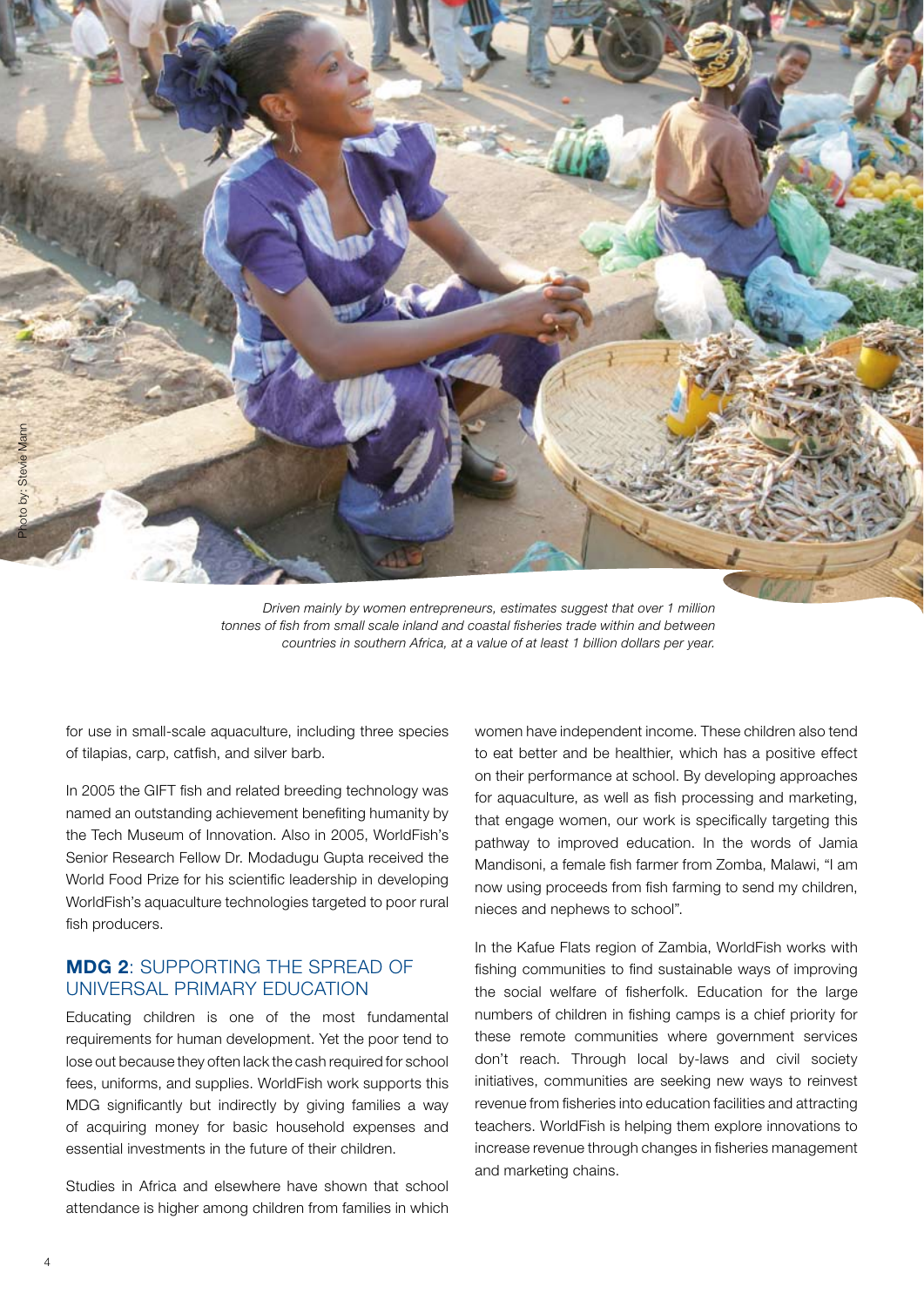*In low-income food-deficient countries, fish provide 20% of animal protein in a typical diet, versus 13% in industrialized countries. In Asia, the proportion is 30% and in some regions it is much higher: 51% in Bangladesh, 58% in Indonesia, and 75% in Cambodia. Of Africa's 800 million people, more than 200 million regularly eat fish. It accounts, on average, for 22% of their animal protein intake—up to 70% in some countries.*



## **MDG 3: PROMOTING GENDER FOUALITY** and empowering women

Because so many poor families in developing countries are headed by women, WorldFish designs its programs with the particular needs of women in mind. The Center's approach to fish farming technologies that are adapted to local needs has proved to be a highly effective avenue to social and economic empowerment for many poor rural women because the techniques can be practiced close to home at relatively low cost. In Bangladesh, women now make up about 60 percent of all fish farmers, a number of them highly successful entrepreneurs.

African women are also increasingly engaged in fish farming, while across much of the continent women already dominate artisanal fish-processing activities and small-scale fish trading. Sustaining and strengthening these options, while expanding opportunities that make them available to other women, will have a direct impact on their continued access to fish for food and income, and the wider well-being of their families.

WorldFish work on community-based management of fisheries also empowers women by promoting their involvement. In Bangladesh, for example, women's

collectives have played a central role in implementing conservation measures that increased fish abundance and diversity in local waters, while in turn generating improved income that has been invested in health and education.

Our program on Fisheries and HIV/AIDS in Africa works specifically with women fish traders to reduce their risk to HIV exposure through changes in business relations and public policy towards informal trade. While they are often marginalized by service provision and legal and social status, these traders convey millions of tons of fish to poor people in Africa and are the guarantors of regional food security. Monitoring the gender impact of our work and the work of our partners is an essential component of how we measure our impact. We are thus more able to demonstrate what innovations in fisheries and aquaculture are of particular value for women and what new risks and threats are emerging. This knowledge is an important input into planning for investment in the sector by national governments, private sector, NGOs and international organizations.

## **MDGs 4 & 5:** Reducing child mortality and improving maternal **HEALTH**

Malnutrition is a major contributor to the death of infants and children under five, and to women during childbirth. By enabling poor families to acquire a regular supply of



*"Rich food for poor people" —fish contain combinations of proteins, vitamins and micronutrients that provide a high level, nutritious diet. Fish also contain essential fatty acids that improve development of the fetal brain, and throughout childhood. Studies indicate that increased consumption of fish can reduce childhood malnutrition by as much as 15%.*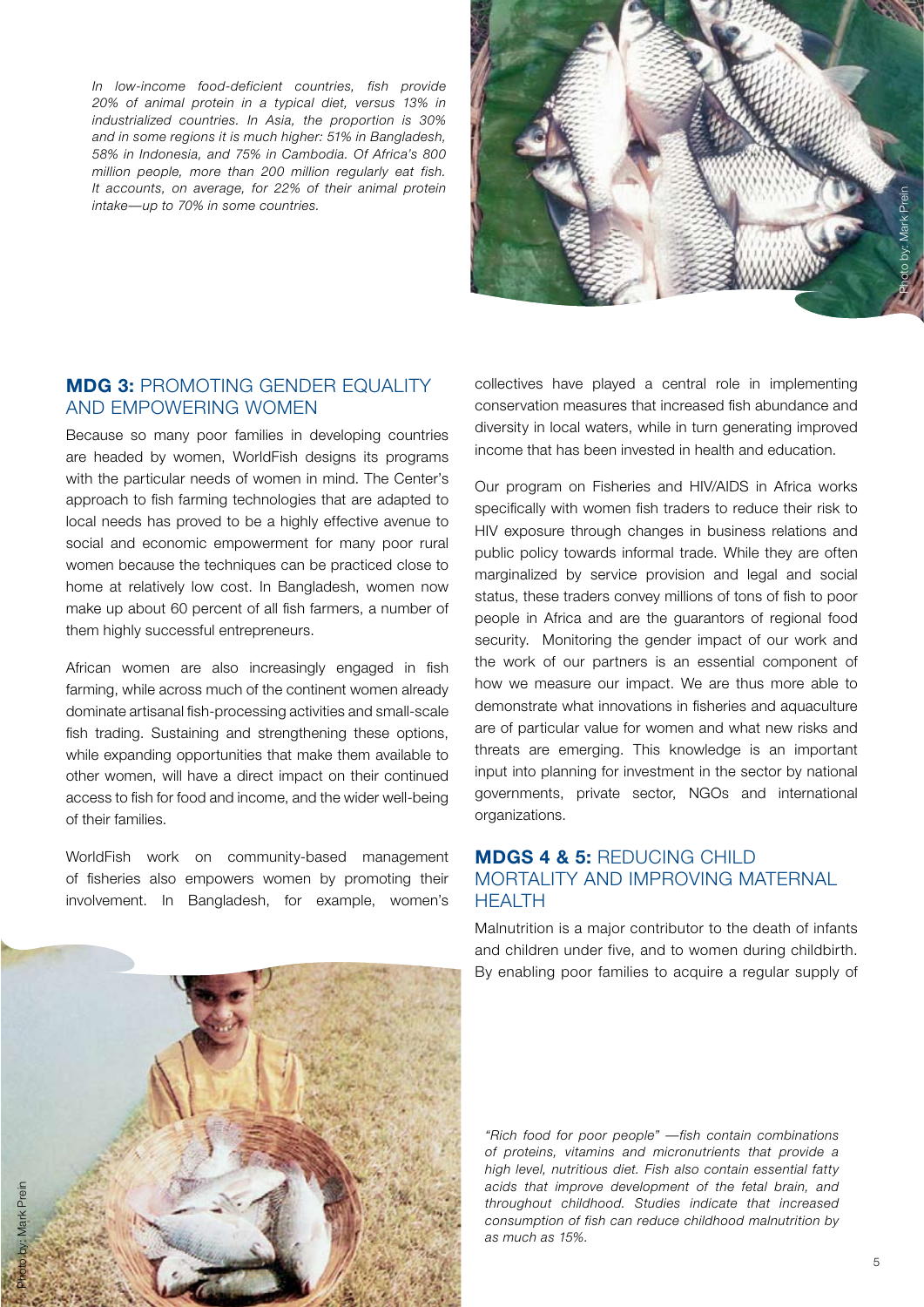

*Fishing communities suffer from rates of HIV infection that can be 5 to 10 times higher than those in the general population. According to the World Health Organization, good nourishment can prolong the life of people living with HIV by up to eight years.*

affordable fish, investments in fisheries and aquaculture can help reduce malnutrition. Women who consume fish regularly as part of their diets enjoy better health themselves, and also produce healthier babies.

Fish is an excellent source of high-quality protein and other nutrients vital to good health, including iron, calcium, potassium, vitamin A, and iodine. Known as an important "brain food," fish contains fatty acids that aid fetal brain development and cognitive abilities critical for effective learning. The nutritional benefits of fish also lower the risk of low birth weight in infants, a major factor in infant mortality.

In an impact study of households in Malawi that integrated aquaculture production into regular farm operations, WorldFish found that per capita consumption of fresh fish among the participating families rose by 160%. Related analysis suggested that increased consumption at that level could reduce childhood malnutrition by as much as 15%.

## **MDG 6: COMBATING HIV/AIDS AND** other diseases

HIV/AIDS related diseases are now the leading cause of death in sub-Saharan Africa. The often debilitating effects of HIV infection within families aggravate poverty by reducing household labor supply and limiting economic opportunities. Families that have lost one or more household members to an HIV-related illness are similarly disadvantaged.

Studies in several developing countries over the last decade indicate that HIV infection rates in fishing communities can be several times higher than those in the general population. The factors behind this include the typical age of fishermen who, at 15 to 35, are most sexually active, mobile lifestyles that increase exposure to risky behaviors, and inadequate health care and HIV/AIDS support services in marginalized fishing villages. Researchers in Malawi are adapting WorldFish's fish-farming technologies to address the specific needs of HIV/AIDS-affected households, which often are headed by widows or orphans. Besides providing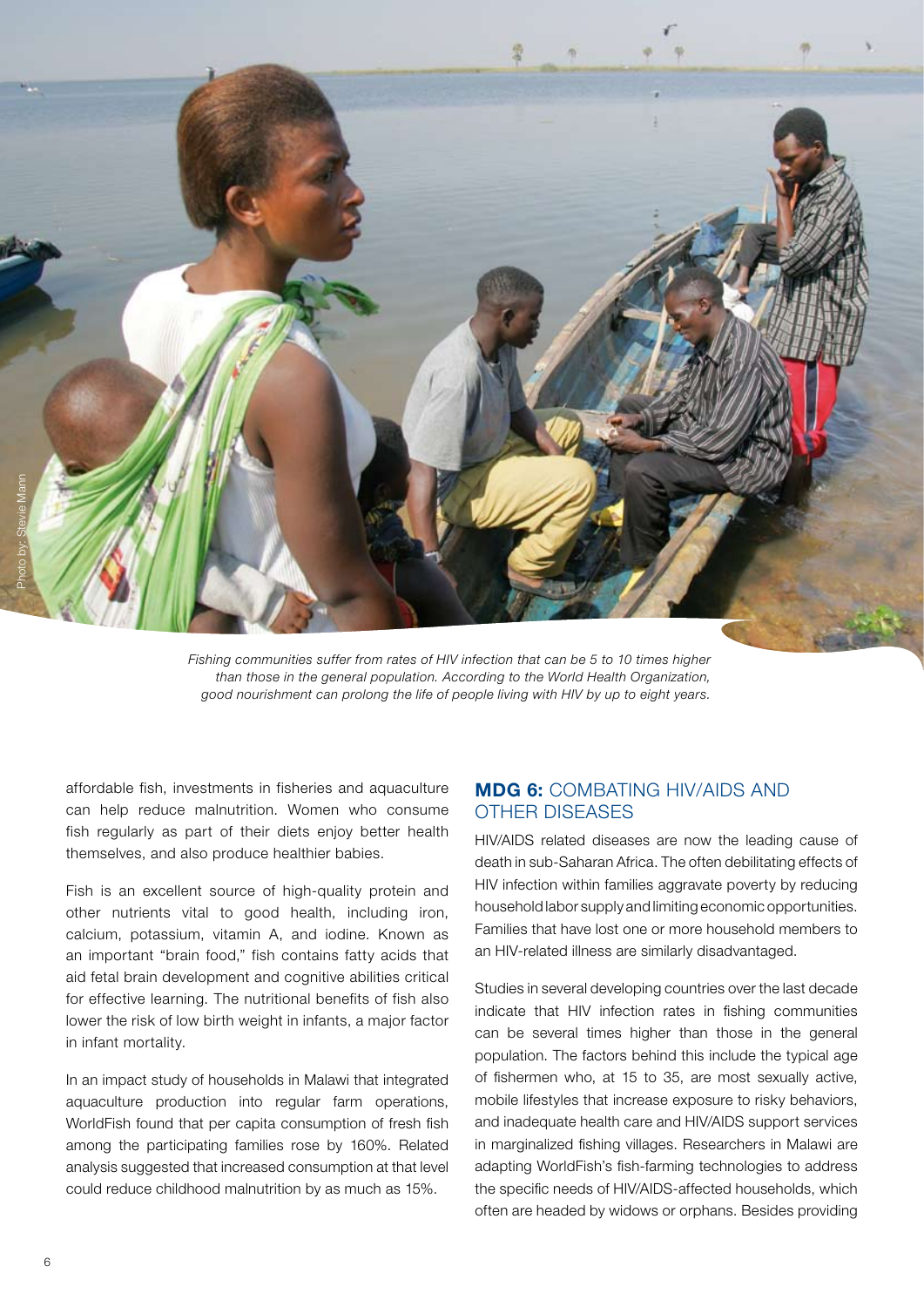

*In the seasonal and permanent lakes of Bangladesh, community based fisheries management and women-managed fisheries have led to significant increases in fish production and biodiversity due to the adoption of fish sanctuaries, closed seasons, and changes in fishing practices. Fish once 'lost' have reappeared in the catch.*

an important source of income, the approach aims to optimize family nutrition through increased consumption of fresh fish. This is a boon particularly for family members living with HIV. Improved nutrition has been shown to enhance the effectiveness of anti-retroviral drugs and help fortify against secondary diseases. According to the World Health Organization, good nourishment can prolong the life of people living with HIV by up to eight years.

In Malawi, Mozambique, Zambia, Uganda and DR Congo, we are working with fishing communities, fish traders and fish processors to find sustainable solutions to the HIV crisis in the sector. This research is supporting these stakeholders to develop new business relations within the informal sector that can reduce exposure to risk. Building upon this we are also developing guidelines for attracting and delivering better NGO and government services to the sector, as well as investment strategies that can enhance the contributions of fisheries to the nutritional security of families touched by the HIV epidemic.

## **MDG 7:** Ensuring environmental **SUSTAINABILITY**

Many of the world's fisheries have been pushed to the brink of their productive capacity by over-harvesting. Pollution, rapid development, and other forces compound the stress, with climate change posing a potentially enormous threat. The expected impacts of climate change, including greater swings between drought and flooding, higher ocean water temperatures, and heavier storms in coastal areas, will alter fisheries in ways that have major implications for ongoing production of fish and other aquatic resources. As a primary thrust of its research program, WorldFish works to help developing countries understand and address the impacts of climate change on fisheries and poor fish-dependent communities. Targeted outputs include better approaches to fisheries management, decision-support tools to facilitate that, and sustainable livelihood options that reduce overreliance on traditional fishing activities.

The 2004 tsunami in Asia showed, tragically, how poor coastal communities are vulnerable to natural disasters. Working in Indonesia's Aceh province, WorldFish and a coalition of partners have developed a "Sustainable Coastal Livelihoods Framework" to guide rehabilitation of devastated communities. Rather than just replacing lost boats and fishing gear, it calls for integrated, multi-sectoral reconstruction that discourages over-fishing and builds a more diversified economic base for coastal communities. The learning from this work was successfully applied after the more recent 2007 tsunami in the Solomon Islands.

Initiatives to promote more sustainable fishing practices and improve fisheries management are strongly supported by the Center's work on community based management of fisheries. Building on field activities of the Center and partners we have developed guidance on the best approaches to forming effective partnerships between communities and governments in the management of fisheries. This work is now being expanded to other regions and adapted to consider the likely impacts of climate change.

The Center's environmental work is supported by a number of powerful tools produced through extensive partnerships with multiple collaborators. For example in the Greater Mekong region scientists and policy-makers are using the BayFish modeling tool to acquire a better understanding of the trade-offs involved in different water and land-use planning options. In Cambodia, WorldFish researchers and partners assessed how dams, irrigation systems and other infrastructure will affect fish production in the Tonle Sap area. The Tonle Sap Lake is the heart of Cambodia's inland fishery, the most intensive in the world and the source of 65-75% of animal protein in the rural population's diet.

At the global level the online FishBase, developed by WorldFish and some 900 partner institutions, offers a broad range of information on all 30,000 known species of fish. Its millions of records are enhanced by interactive and analytical features, and the information is accessible in several languages, making FishBase one of the most widely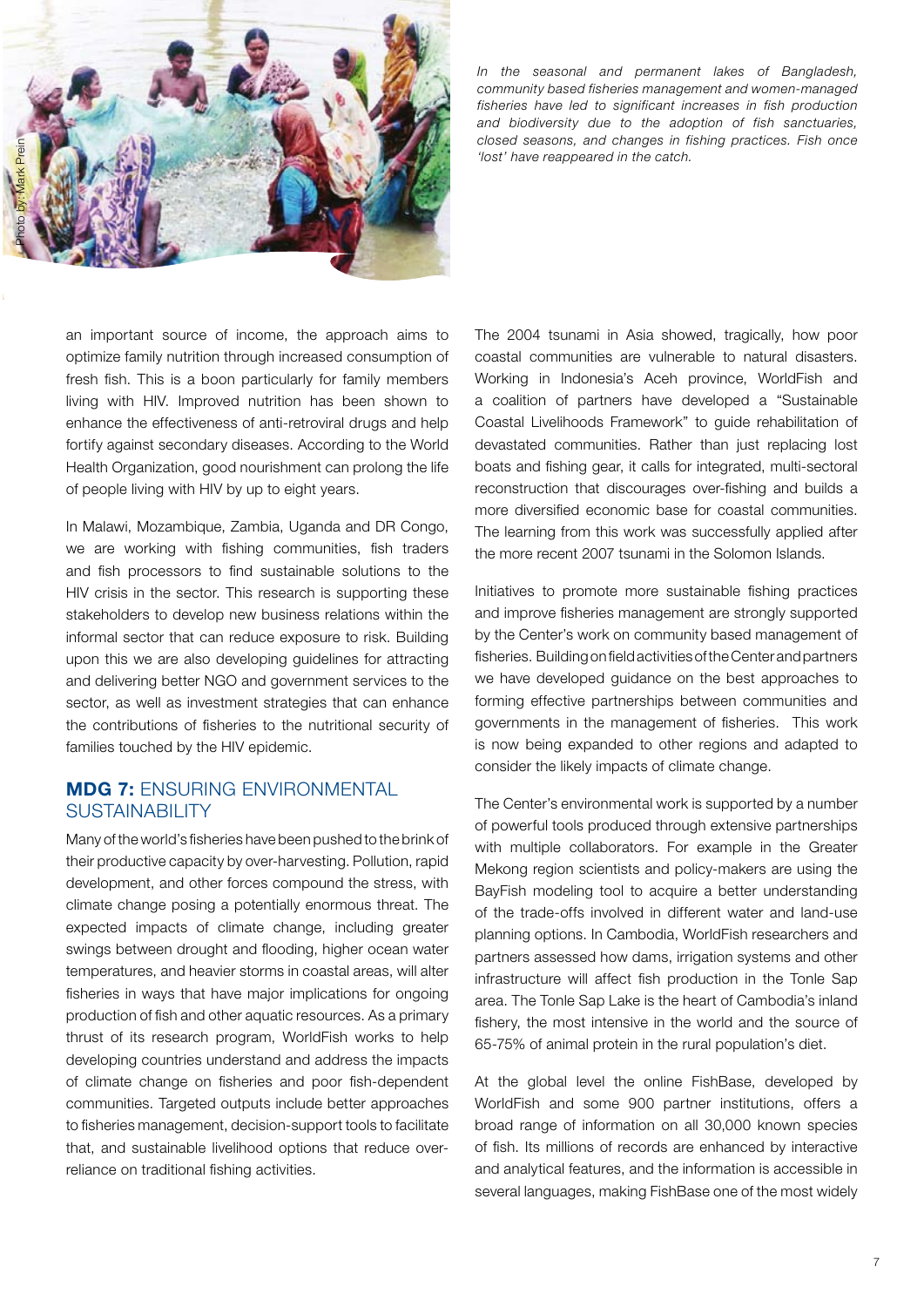used resources of its kind. Visits to the site number more than 30 million a month. Similarly ReefBase, is indispensable for monitoring and management of the world's coral reefs. This online resource features a comprehensive database of coral-related publications, full-resolution maps of all the world's coral reefs derived from Landsat satellite images, authoritative data on coral bleaching, and an awardwinning interactive GIS-based mapping tool. Soon after the 2004 tsunami in Southeast Asia, scientists relied heavily on ReefBase in assessing environmental damage to coral reefs and coastal fishing communities in the region. The ReefBase team regularly provides scientific and technical assistance to Pacific and Southeast Asian countries that are working to build effective databases and management systems for coral reef information and analysis.

## **MDG 8:** Strengthening partnerships for development

Eradicating world hunger and poverty requires focused, concerted action on many fronts and at different levels – local, regional, national. Partnerships are critical to achieve significant impact. WorldFish collaborates with a wide range of organizational partners in carrying out its work. This approach augments resources, provides complementary skills, and expands reach. The Center's principal partners include other CGIAR centers and international scientific organizations, major policy-making bodies, universities and advanced research institutes, development agencies, conservation and philanthropic groups, NGOs, producer groups, and institutions in the private sector. In 2007 WorldFish worked with 250 partner institutions in 25 countries.

In recent years, WorldFish has played a prominent role in raising awareness of the need to address problems of shrinking fish supply and ensure sustainable fish production for the sake of present and future generations. "Fish to 2020," a major study by WorldFish and the International Food Policy Research Institute, provided important baseline information and scenario projections of global fish supply and demand in relation to factors such as trade trends and different policies. Building on this and other analyses the Center's "Fish for All" campaign and related initiatives have helped establish effective working partnerships with regional organizations and programmes in Asia and Africa through which we provide authoritative information and guidance on fish-related issues in these regions.

Collaboration underway in Africa provides an important illustration. With aquaculture and fisheries increasingly recognized across the continent as potentially strong drivers of social and economic development, WorldFish is working with the African Union, the New Partnership for Africa's Development, and the Forum for Agricultural



Research in Africa to plan and coordinate actions to support improved management of fisheries and foster aquaculture development. In the Asia-Pacific region, WorldFish is providing similar guidance on national strategies for aquaculture and fisheries development, and also plays a key advisory role to the ASEAN economic alliance on fisheries matters relevant to its member countries in Southeast Asia.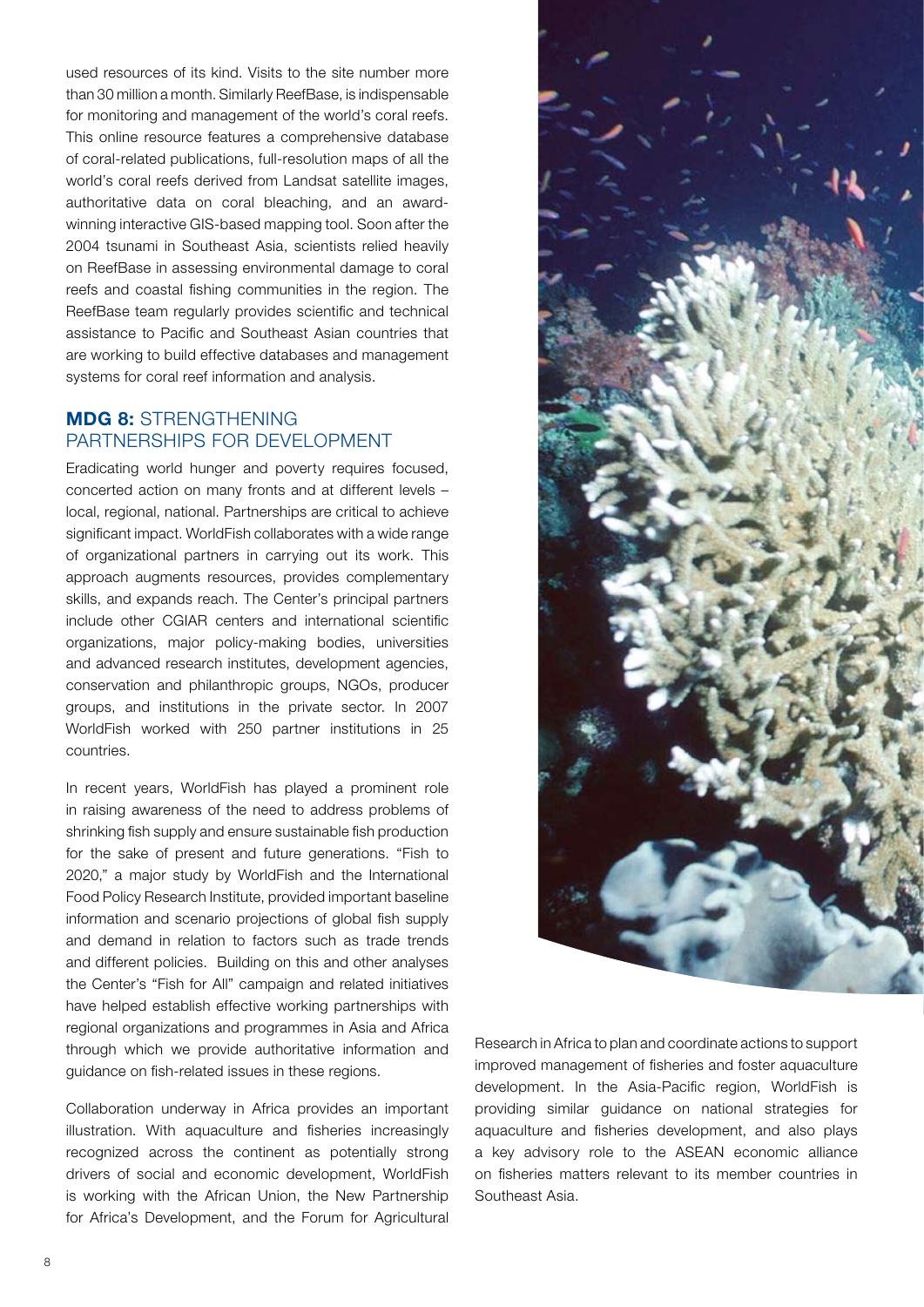

*Coral reef's provide revenues equivalent to \$375 billion each year but nearly 60% of them are at risk from disease, natural disasters, pollution, over-harvesting, and especially from global warming; 500 million people depend on them for food, livelihoods, and protection from natural disasters. Two-thirds of all coral reefs are in developing countries, an indication of their importance to the poor for nutrition and livelihoods.* 

*Coral reef ecosystems are rich in biodiversity and highly productive; their associated fisheries are a major source of food and animal protein throughout the world, contributing to 10% of the fish consumed by humans and providing a supply of protein for tens of millions of people.*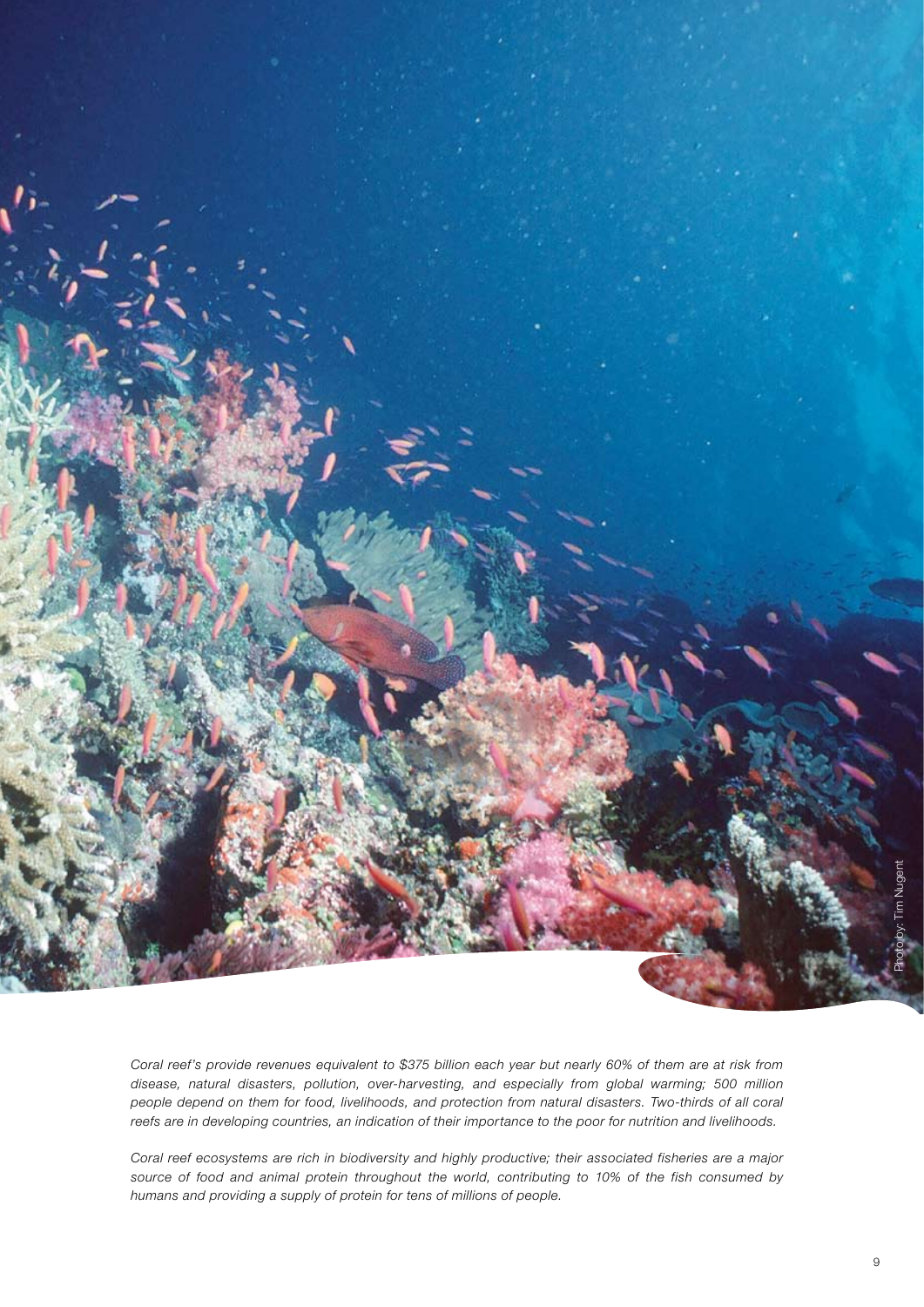# FISHERIES, AQUACULTURE A



**Millennium Goal Number**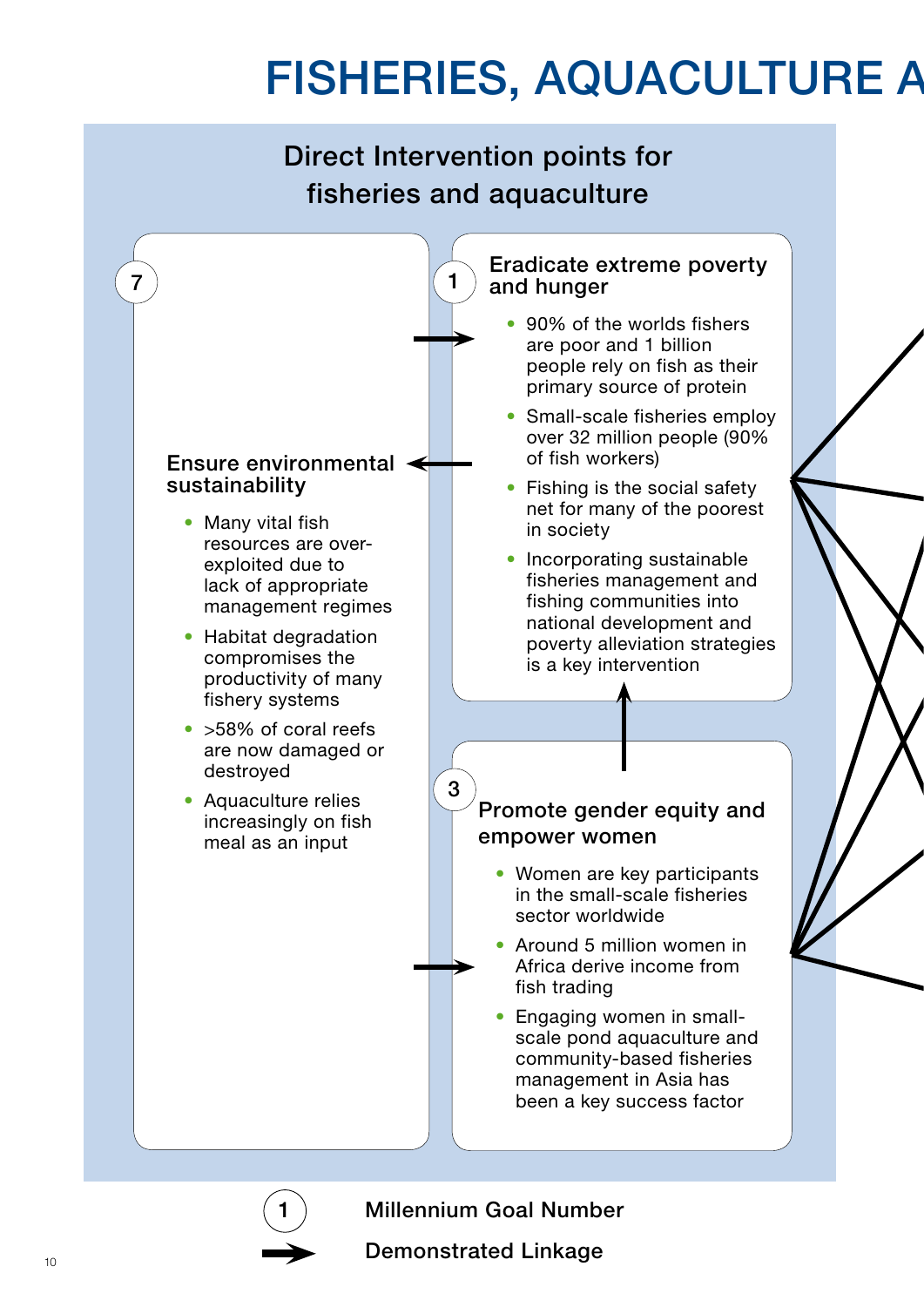## **ND THE MILLENNIUM GOALS**